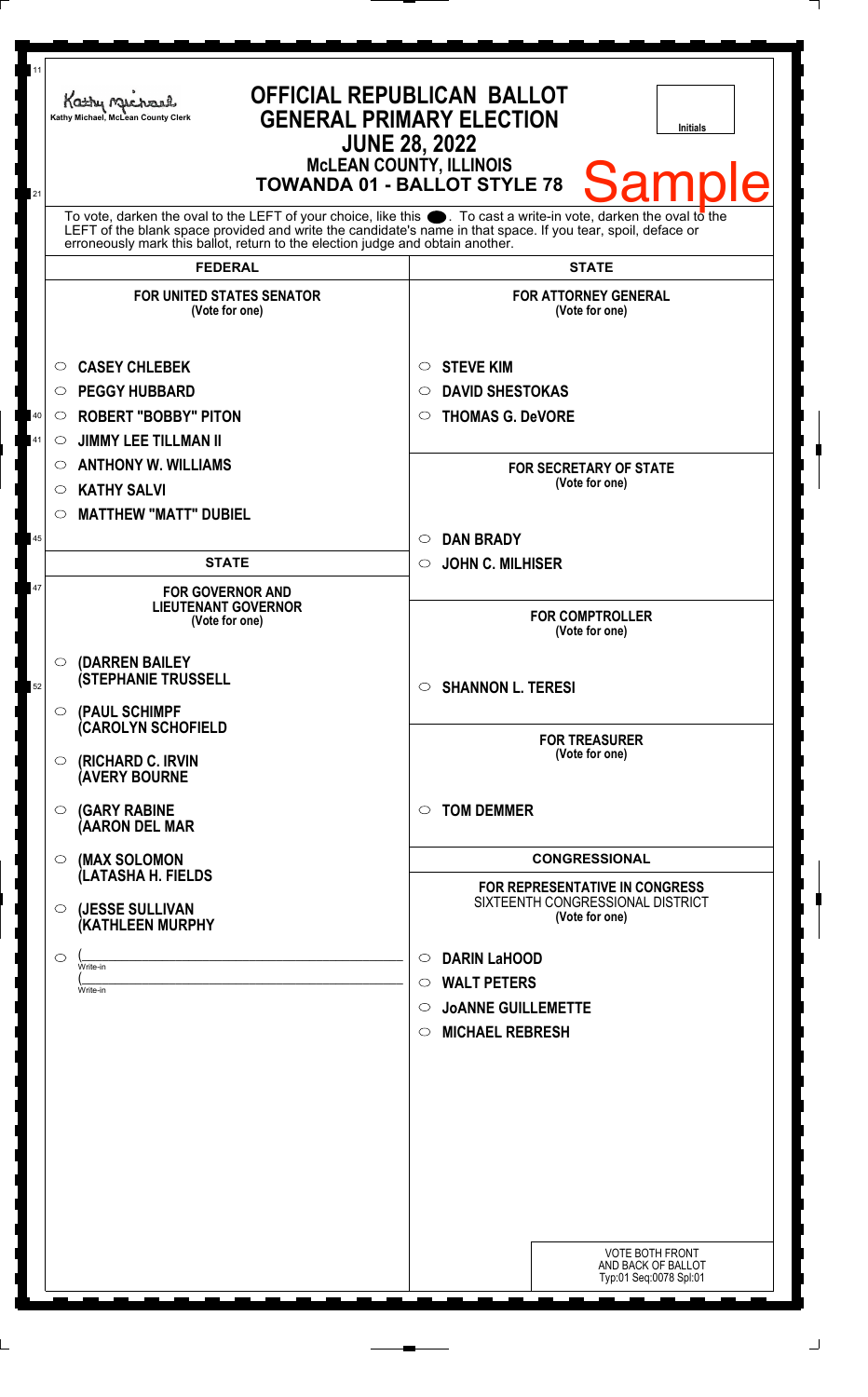| <b>OFFICIAL REPUBLICAN BALLOT - GENERAL PRIMARY ELECTION - JUNE 28, 2022</b>                                               |                                                                                                                                     |  |
|----------------------------------------------------------------------------------------------------------------------------|-------------------------------------------------------------------------------------------------------------------------------------|--|
| <b>LEGISLATIVE</b>                                                                                                         | <b>JUDICIAL</b>                                                                                                                     |  |
| <b>FOR STATE SENATOR</b><br>FIFTY-THIRD LEGISLATIVE DISTRICT<br>(Vote for one)                                             | FOR JUDGE OF THE CIRCUIT COURT<br>ELEVENTH JUDICIAL CIRCUIT<br>(To fill the vacancy of the Hon. Scott Drazewski)<br>(Vote for one)  |  |
| <b>JASON BARICKMAN</b><br>$\circ$                                                                                          | <b>CARLA BARNES</b><br>$\circ$                                                                                                      |  |
| <b>REPRESENTATIVE</b>                                                                                                      |                                                                                                                                     |  |
| <b>FOR REPRESENTATIVE</b><br>IN THE GENERAL ASSEMBLY<br>ONE HUNDRED AND FIFTH<br>REPRESENTATIVE DISTRICT<br>(Vote for one) | FOR JUDGE OF THE CIRCUIT COURT<br>ELEVENTH JUDICIAL CIRCUIT<br>(To fill the vacancy of the Hon. Paul G. Lawrence)<br>(Vote for one) |  |
| <b>DONALD RAY RIENTS</b><br>$\circ$                                                                                        | <b>DON KNAPP</b><br>$\circ$                                                                                                         |  |
| <b>DENNIS TIPSWORD, JR.</b><br>$\circ$                                                                                     | <b>AMY McFARLAND</b><br>$\circ$                                                                                                     |  |
| <b>MIKE KIRKTON</b><br>$\circ$                                                                                             |                                                                                                                                     |  |
| <b>KYLE HAM</b><br>$\circ$                                                                                                 | <b>PRECINCT</b>                                                                                                                     |  |
|                                                                                                                            | FOR PRECINCT COMMITTEEPERSON                                                                                                        |  |
| <b>COUNTY</b>                                                                                                              | TOWANDA 01<br>(Vote for one)                                                                                                        |  |
| <b>FOR COUNTY CLERK</b>                                                                                                    |                                                                                                                                     |  |
| (Vote for one)                                                                                                             | <b>NO CANDIDATE</b>                                                                                                                 |  |
| <b>KATHY MICHAEL</b><br>$\circ$                                                                                            |                                                                                                                                     |  |
| <b>FOR COUNTY TREASURER</b><br>(Vote for one)                                                                              |                                                                                                                                     |  |
| <b>REBECCA C. McNEIL</b><br>$\circ$                                                                                        |                                                                                                                                     |  |
| <b>FOR COUNTY SHERIFF</b><br>(Vote for one)                                                                                |                                                                                                                                     |  |
| <b>MATT LANE</b><br>$\circ$                                                                                                |                                                                                                                                     |  |
| <b>REGIONAL OFFICE</b><br>OF EDUCATION                                                                                     |                                                                                                                                     |  |
| FOR REGIONAL SUPERINTENDENT OF SCHOOLS<br>(DeWITT, LIVINGSTON, LOGAN AND McLEAN COUNTIES)<br>(Vote for one)                |                                                                                                                                     |  |
| <b>MARK E. JONTRY</b><br>$\circ$                                                                                           |                                                                                                                                     |  |
| <b>COUNTY BOARD</b>                                                                                                        |                                                                                                                                     |  |
| <b>FOR COUNTY BOARD MEMBER</b><br><b>COUNTY BOARD DISTRICT 1</b><br>(Vote for not more than two)                           |                                                                                                                                     |  |
| <b>ADAM REEVES</b><br>$\circ$                                                                                              |                                                                                                                                     |  |
| $\circ$                                                                                                                    | YOU HAVE NOW                                                                                                                        |  |
| Write-in                                                                                                                   | <b>COMPLETED VOTING</b>                                                                                                             |  |
|                                                                                                                            | <b>VOTE BOTH FRONT</b><br>AND BACK OF BALLOT<br>Typ:01 Seq:0078 Spl:01                                                              |  |
|                                                                                                                            |                                                                                                                                     |  |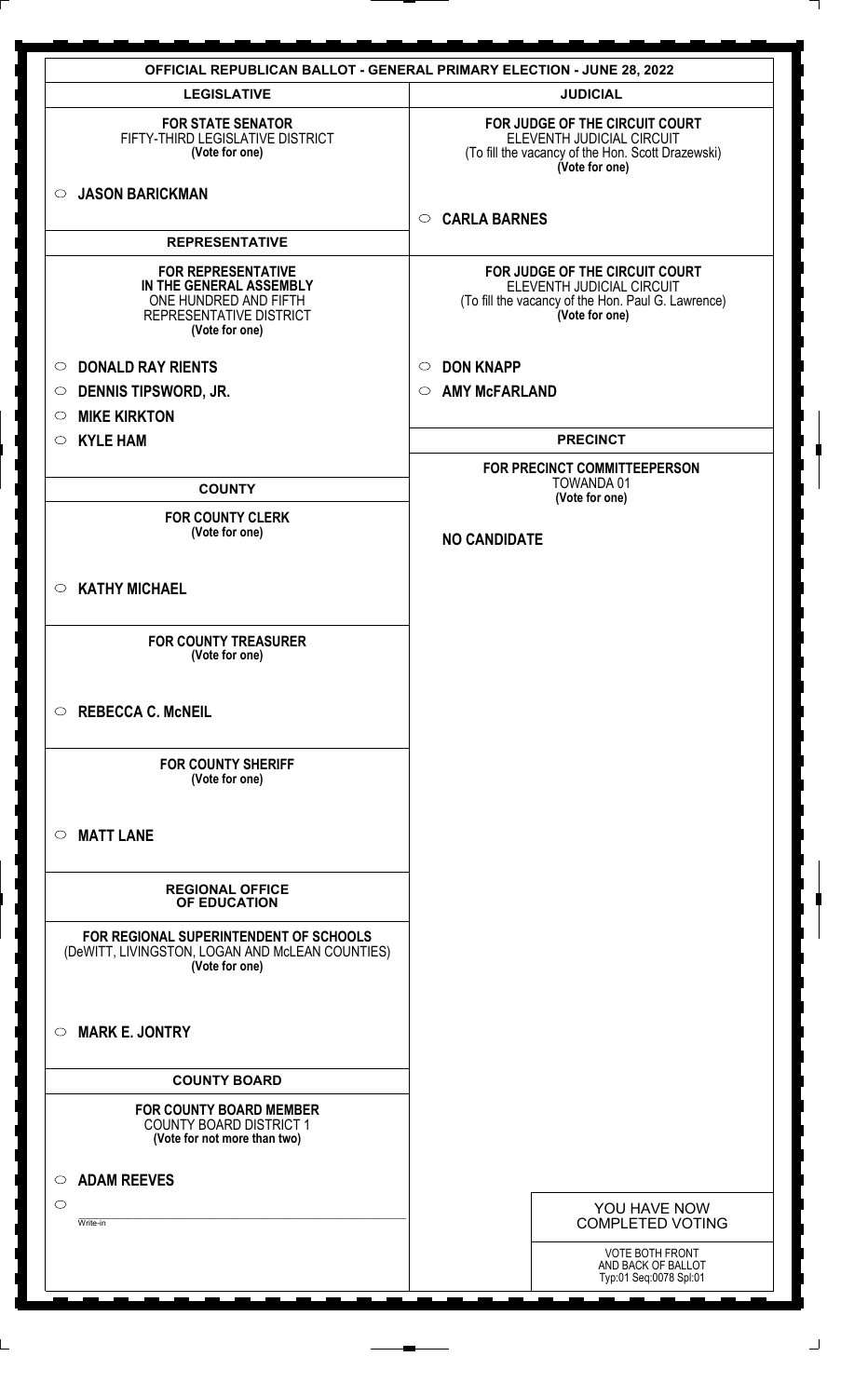| 11       | Kathy Michael<br>Kathy Michael, McLean County Clerk                                                                                                                                                                                                                                                                          | <b>OFFICIAL REPUBLICAN BALLOT</b><br><b>GENERAL PRIMARY ELECTION</b><br><b>Initials</b><br><b>JUNE 28, 2022</b><br><b>McLEAN COUNTY, ILLINOIS</b>         |
|----------|------------------------------------------------------------------------------------------------------------------------------------------------------------------------------------------------------------------------------------------------------------------------------------------------------------------------------|-----------------------------------------------------------------------------------------------------------------------------------------------------------|
| 21       | To vote, darken the oval to the LEFT of your choice, like this $\bullet$ . To cast a write-in vote, darken the oval to the<br>LEFT of the blank space provided and write the candidate's name in that space. If you tear, spoil, deface or<br>erroneously mark this ballot, return to the election judge and obtain another. | <b>Sample</b><br><b>TOWANDA 01 - BALLOT STYLE 79</b>                                                                                                      |
|          | <b>FEDERAL</b>                                                                                                                                                                                                                                                                                                               | <b>STATE</b>                                                                                                                                              |
|          | <b>FOR UNITED STATES SENATOR</b><br>(Vote for one)                                                                                                                                                                                                                                                                           | <b>FOR ATTORNEY GENERAL</b><br>(Vote for one)                                                                                                             |
| 40<br>41 | <b>CASEY CHLEBEK</b><br>$\circ$<br><b>PEGGY HUBBARD</b><br>$\circ$<br><b>ROBERT "BOBBY" PITON</b><br>$\circ$<br><b>JIMMY LEE TILLMAN II</b><br>$\circ$<br><b>ANTHONY W. WILLIAMS</b><br>O<br><b>KATHY SALVI</b><br>O                                                                                                         | <b>STEVE KIM</b><br>O<br><b>DAVID SHESTOKAS</b><br>$\circlearrowright$<br><b>THOMAS G. DeVORE</b><br>O<br><b>FOR SECRETARY OF STATE</b><br>(Vote for one) |
| 45       | <b>MATTHEW "MATT" DUBIEL</b><br>$\circ$                                                                                                                                                                                                                                                                                      | <b>DAN BRADY</b><br>$\circlearrowright$                                                                                                                   |
| 47       | <b>STATE</b><br><b>FOR GOVERNOR AND</b><br><b>LIEUTENANT GOVERNOR</b><br>(Vote for one)                                                                                                                                                                                                                                      | <b>JOHN C. MILHISER</b><br>$\circ$<br><b>FOR COMPTROLLER</b><br>(Vote for one)                                                                            |
| 53       | (DARREN BAILEY<br>$\bigcirc$<br><b>(STEPHANIE TRUSSELL</b><br>$\circ$ (PAUL SCHIMPF                                                                                                                                                                                                                                          | <b>SHANNON L. TERESI</b><br>$\circ$                                                                                                                       |
|          | <b>CAROLYN SCHOFIELD</b><br><b>(RICHARD C. IRVIN</b><br>$\circ$<br><b>(AVERY BOURNE</b>                                                                                                                                                                                                                                      | <b>FOR TREASURER</b><br>(Vote for one)                                                                                                                    |
|          | <b>(GARY RABINE</b><br>$\circ$<br>(AARON DEL MAR                                                                                                                                                                                                                                                                             | <b>TOM DEMMER</b><br>◯                                                                                                                                    |
|          | (MAX SOLOMON<br>$\bigcirc$<br>(LATASHA H. FIELDS                                                                                                                                                                                                                                                                             | <b>CONGRESSIONAL</b>                                                                                                                                      |
|          | (JESSE SULLIVAN<br>$\circ$<br>(KATHLEEN MURPHY                                                                                                                                                                                                                                                                               | <b>FOR REPRESENTATIVE IN CONGRESS</b><br>SIXTEENTH CONGRESSIONAL DISTRICT<br>(Vote for one)                                                               |
|          | $\circ$<br>Write-in<br>Write-in                                                                                                                                                                                                                                                                                              | <b>DARIN LaHOOD</b><br>$\circ$<br>$\circ$ WALT PETERS<br><b>JOANNE GUILLEMETTE</b><br>$\circ$<br><b>MICHAEL REBRESH</b><br>$\circ$                        |
|          |                                                                                                                                                                                                                                                                                                                              | <b>VOTE BOTH FRONT</b><br>AND BACK OF BALLOT<br>Typ:01 Seq:0079 Spl:01                                                                                    |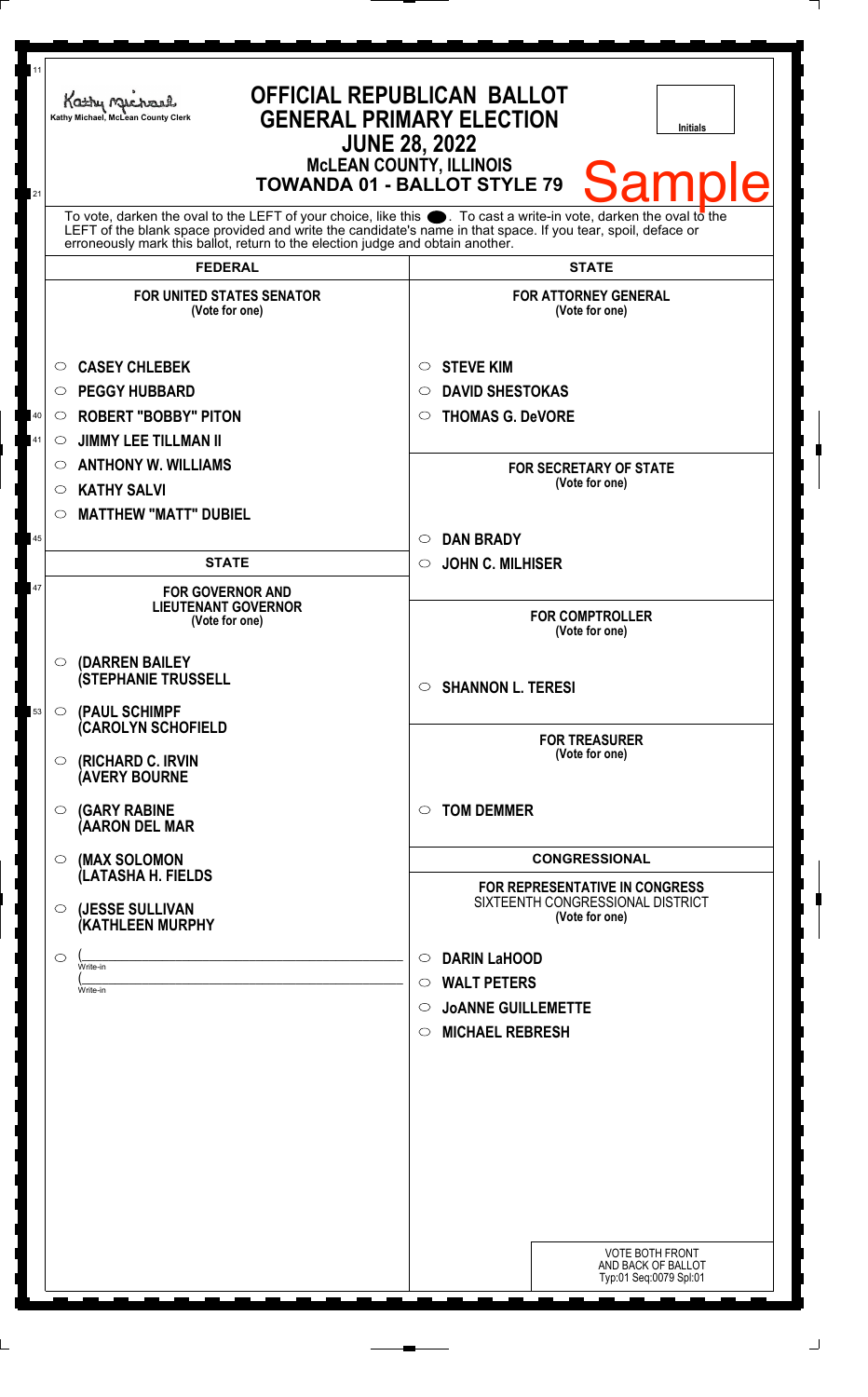|                                                                                                                 | <b>OFFICIAL REPUBLICAN BALLOT - GENERAL PRIMARY ELECTION - JUNE 28, 2022</b>                                                        |
|-----------------------------------------------------------------------------------------------------------------|-------------------------------------------------------------------------------------------------------------------------------------|
| <b>LEGISLATIVE</b>                                                                                              | <b>JUDICIAL</b>                                                                                                                     |
| <b>FOR STATE SENATOR</b><br>FORTY-FOURTH LEGISLATIVE DISTRICT<br>(Vote for one)                                 | FOR JUDGE OF THE CIRCUIT COURT<br>ELEVENTH JUDICIAL CIRCUIT<br>(To fill the vacancy of the Hon. Scott Drazewski)<br>(Vote for one)  |
| $\circ$ SALLY J. TURNER                                                                                         | <b>CARLA BARNES</b><br>$\circ$                                                                                                      |
| <b>REPRESENTATIVE</b>                                                                                           |                                                                                                                                     |
| <b>FOR REPRESENTATIVE</b><br>IN THE GENERAL ASSEMBLY<br>EIGHTY-EIGHTH REPRESENTATIVE DISTRICT<br>(Vote for one) | FOR JUDGE OF THE CIRCUIT COURT<br>ELEVENTH JUDICIAL CIRCUIT<br>(To fill the vacancy of the Hon. Paul G. Lawrence)<br>(Vote for one) |
| <b>DAN CAULKINS</b><br>$\circ$                                                                                  | <b>DON KNAPP</b><br>$\circ$                                                                                                         |
|                                                                                                                 | <b>AMY McFARLAND</b><br>$\circ$                                                                                                     |
| <b>COUNTY</b>                                                                                                   |                                                                                                                                     |
| <b>FOR COUNTY CLERK</b>                                                                                         | <b>PRECINCT</b>                                                                                                                     |
| (Vote for one)                                                                                                  | FOR PRECINCT COMMITTEEPERSON                                                                                                        |
|                                                                                                                 | <b>TOWANDA01</b><br>(Vote for one)                                                                                                  |
| <b>KATHY MICHAEL</b><br>$\circ$                                                                                 |                                                                                                                                     |
|                                                                                                                 | <b>NO CANDIDATE</b>                                                                                                                 |
| <b>FOR COUNTY TREASURER</b><br>(Vote for one)                                                                   |                                                                                                                                     |
|                                                                                                                 |                                                                                                                                     |
| <b>REBECCA C. McNEIL</b><br>$\circ$                                                                             |                                                                                                                                     |
| <b>FOR COUNTY SHERIFF</b><br>(Vote for one)                                                                     |                                                                                                                                     |
| <b>MATT LANE</b><br>$\circ$                                                                                     |                                                                                                                                     |
| <b>REGIONAL OFFICE</b><br>OF EDUCATION                                                                          |                                                                                                                                     |
| FOR REGIONAL SUPERINTENDENT OF SCHOOLS<br>(DeWITT, LIVINGSTON, LOGAN AND McLEAN COUNTIES)<br>(Vote for one)     |                                                                                                                                     |
| <b>MARK E. JONTRY</b><br>$\circ$                                                                                |                                                                                                                                     |
| <b>COUNTY BOARD</b>                                                                                             |                                                                                                                                     |
| <b>FOR COUNTY BOARD MEMBER</b><br><b>COUNTY BOARD DISTRICT 1</b><br>(Vote for not more than two)                |                                                                                                                                     |
|                                                                                                                 |                                                                                                                                     |
| <b>ADAM REEVES</b><br>$\circ$<br>$\circ$                                                                        |                                                                                                                                     |
| Write-in                                                                                                        |                                                                                                                                     |
|                                                                                                                 |                                                                                                                                     |
|                                                                                                                 | YOU HAVE NOW<br><b>COMPLETED VOTING</b>                                                                                             |
|                                                                                                                 | <b>VOTE BOTH FRONT</b><br>AND BACK OF BALLOT<br>Typ:01 Seq:0079 Spl:01                                                              |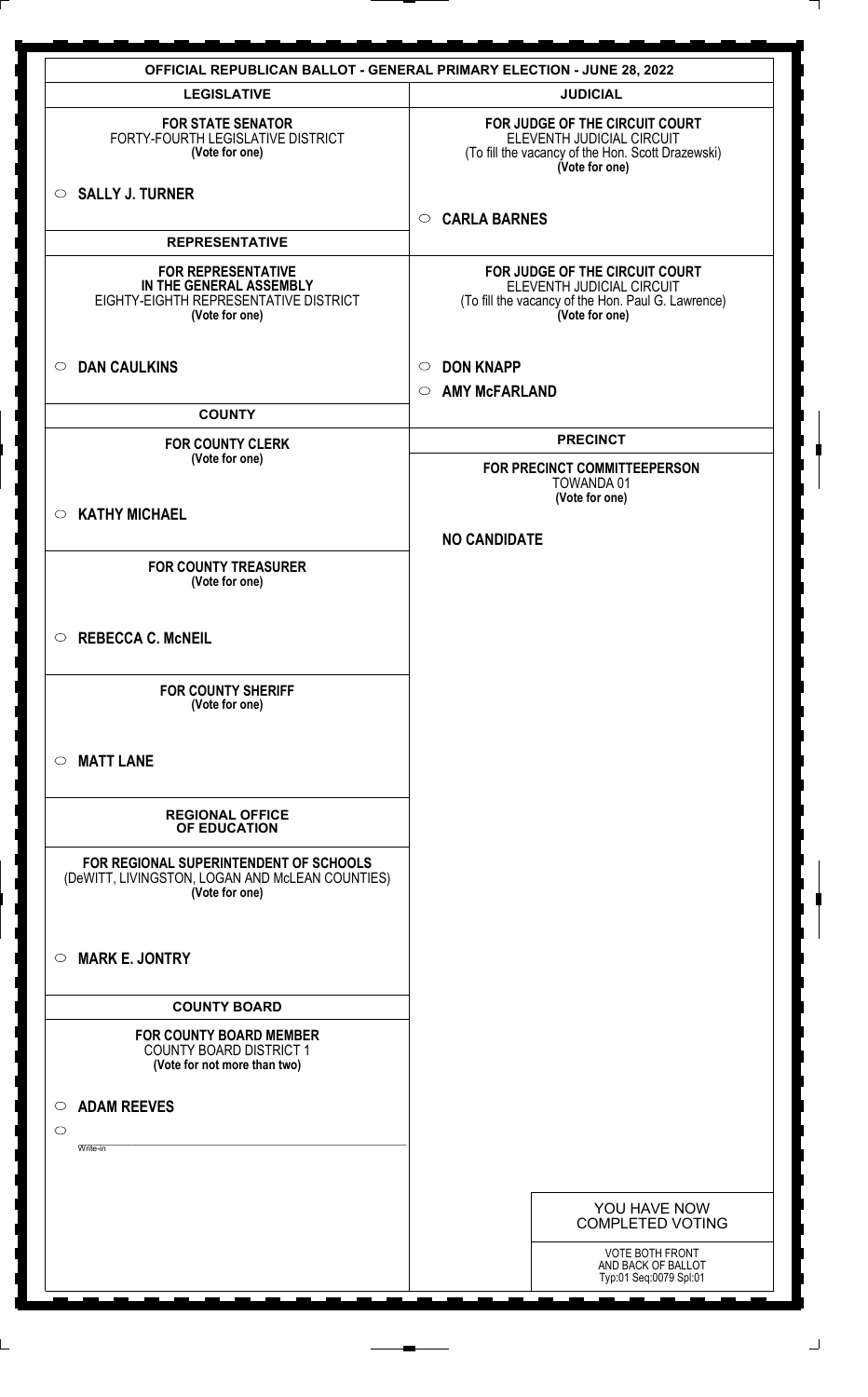| 11<br>21 | Kathy Michael<br>Kathy Michael, McLean County Clerk                                                                                                                                                                           | <b>OFFICIAL REPUBLICAN BALLOT</b><br><b>GENERAL PRIMARY ELECTION</b><br><b>Initials</b><br><b>JUNE 28, 2022</b><br><b>McLEAN COUNTY, ILLINOIS</b><br><b>Sample</b><br><b>TOWANDA 01 - BALLOT STYLE 80</b> |
|----------|-------------------------------------------------------------------------------------------------------------------------------------------------------------------------------------------------------------------------------|-----------------------------------------------------------------------------------------------------------------------------------------------------------------------------------------------------------|
|          | To vote, darken the oval to the LEFT of your choice, like this . To cast a write-in vote, darken the oval to the LEFT of the blank space provided and write the candidate's name in that space. If you tear, spoil, deface or |                                                                                                                                                                                                           |
|          | <b>FEDERAL</b>                                                                                                                                                                                                                | <b>STATE</b>                                                                                                                                                                                              |
|          | <b>FOR UNITED STATES SENATOR</b><br>(Vote for one)                                                                                                                                                                            | <b>FOR ATTORNEY GENERAL</b><br>(Vote for one)                                                                                                                                                             |
| 40<br>41 | <b>CASEY CHLEBEK</b><br>O<br><b>PEGGY HUBBARD</b><br>◯<br><b>ROBERT "BOBBY" PITON</b><br>$\circ$<br><b>JIMMY LEE TILLMAN II</b><br>$\circ$                                                                                    | <b>STEVE KIM</b><br>O<br><b>DAVID SHESTOKAS</b><br>◯<br><b>THOMAS G. DeVORE</b><br>O                                                                                                                      |
|          | <b>ANTHONY W. WILLIAMS</b><br>O<br><b>KATHY SALVI</b><br>O<br><b>MATTHEW "MATT" DUBIEL</b><br>$\circ$                                                                                                                         | <b>FOR SECRETARY OF STATE</b><br>(Vote for one)                                                                                                                                                           |
| 45       |                                                                                                                                                                                                                               | <b>DAN BRADY</b><br>$\circ$                                                                                                                                                                               |
|          | <b>STATE</b>                                                                                                                                                                                                                  | <b>JOHN C. MILHISER</b><br>$\circ$                                                                                                                                                                        |
| 47       | <b>FOR GOVERNOR AND</b><br><b>LIEUTENANT GOVERNOR</b><br>(Vote for one)                                                                                                                                                       | <b>FOR COMPTROLLER</b><br>(Vote for one)                                                                                                                                                                  |
|          | (DARREN BAILEY<br>$\circ$<br><b>(STEPHANIE TRUSSELL</b><br>(PAUL SCHIMPF<br>$\circ$                                                                                                                                           | <b>SHANNON L. TERESI</b><br>$\circ$                                                                                                                                                                       |
| 54       | <b>CAROLYN SCHOFIELD</b><br><b>(RICHARD C. IRVIN</b><br>$\circ$<br><b>(AVERY BOURNE</b>                                                                                                                                       | <b>FOR TREASURER</b><br>(Vote for one)                                                                                                                                                                    |
|          | <b>(GARY RABINE</b><br>$\circ$<br>(AARON DEL MAR                                                                                                                                                                              | <b>TOM DEMMER</b><br>$\bigcirc$                                                                                                                                                                           |
|          | (MAX SOLOMON<br>$\circ$                                                                                                                                                                                                       | <b>CONGRESSIONAL</b>                                                                                                                                                                                      |
|          | (LATASHA H. FIELDS<br>(JESSE SULLIVAN<br>$\circ$<br>(KATHLEEN MURPHY                                                                                                                                                          | FOR REPRESENTATIVE IN CONGRESS<br>SIXTEENTH CONGRESSIONAL DISTRICT<br>(Vote for one)                                                                                                                      |
|          | $\circ$<br>Write-in<br>Write-in                                                                                                                                                                                               | <b>DARIN LaHOOD</b><br>$\circ$<br><b>WALT PETERS</b><br>$\circ$<br><b>JOANNE GUILLEMETTE</b><br>$\circ$<br><b>MICHAEL REBRESH</b><br>$\circ$                                                              |
|          |                                                                                                                                                                                                                               |                                                                                                                                                                                                           |
|          |                                                                                                                                                                                                                               | <b>VOTE BOTH FRONT</b><br>AND BACK OF BALLOT<br>Typ:01 Seq:0080 Spl:01                                                                                                                                    |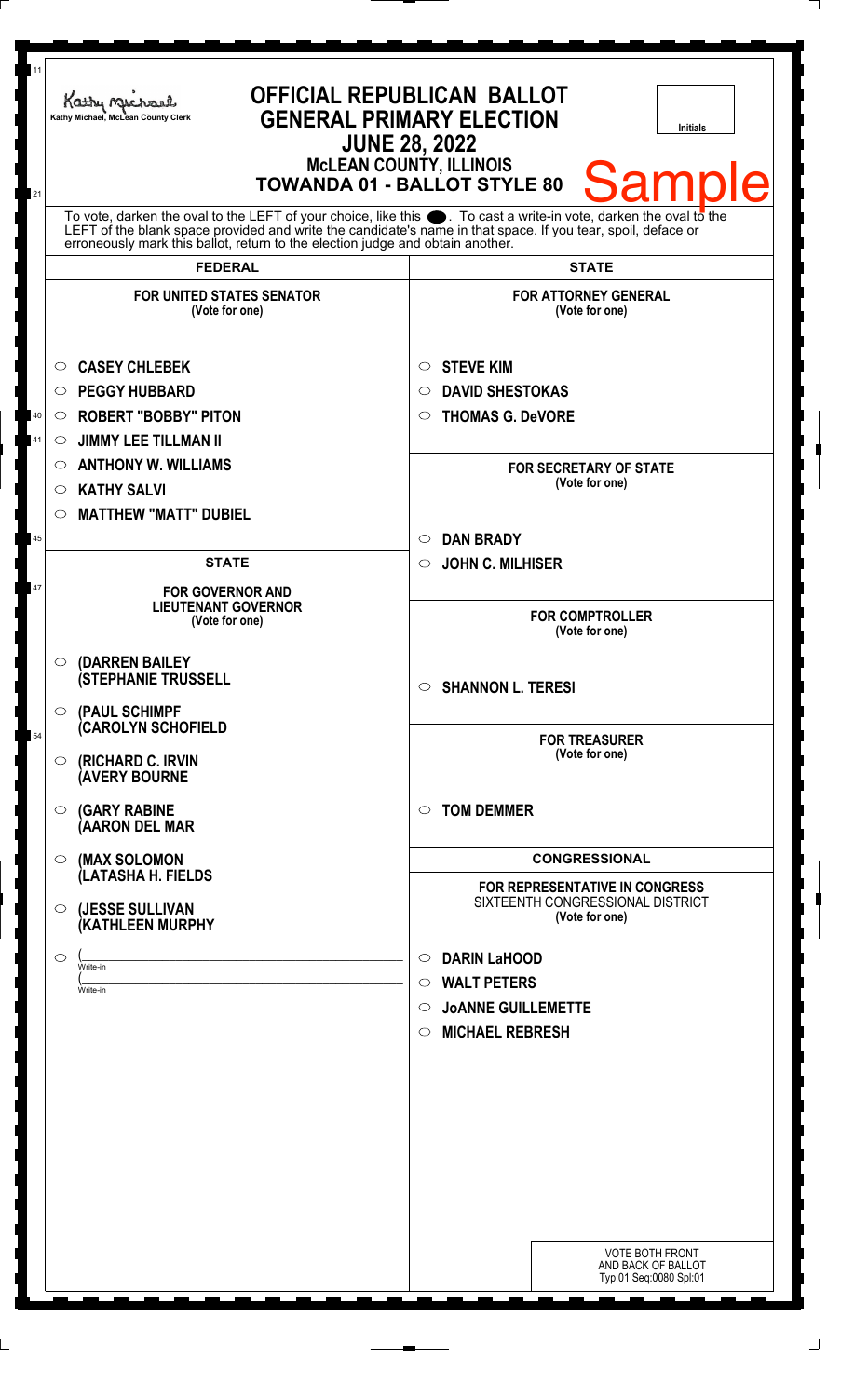|                                                                                                                 | <b>OFFICIAL REPUBLICAN BALLOT - GENERAL PRIMARY ELECTION - JUNE 28, 2022</b>                                                        |
|-----------------------------------------------------------------------------------------------------------------|-------------------------------------------------------------------------------------------------------------------------------------|
| <b>LEGISLATIVE</b>                                                                                              | <b>JUDICIAL</b>                                                                                                                     |
| <b>FOR STATE SENATOR</b><br>FORTY-FOURTH LEGISLATIVE DISTRICT<br>(Vote for one)                                 | FOR JUDGE OF THE CIRCUIT COURT<br>ELEVENTH JUDICIAL CIRCUIT<br>(To fill the vacancy of the Hon. Scott Drazewski)<br>(Vote for one)  |
| SALLY J. TURNER                                                                                                 | <b>CARLA BARNES</b><br>$\circ$                                                                                                      |
| <b>REPRESENTATIVE</b>                                                                                           |                                                                                                                                     |
| <b>FOR REPRESENTATIVE</b><br>IN THE GENERAL ASSEMBLY<br>EIGHTY-EIGHTH REPRESENTATIVE DISTRICT<br>(Vote for one) | FOR JUDGE OF THE CIRCUIT COURT<br>ELEVENTH JUDICIAL CIRCUIT<br>(To fill the vacancy of the Hon. Paul G. Lawrence)<br>(Vote for one) |
| <b>DAN CAULKINS</b><br>$\circ$                                                                                  | <b>DON KNAPP</b><br>$\circ$                                                                                                         |
|                                                                                                                 | <b>AMY McFARLAND</b><br>$\circ$                                                                                                     |
| <b>COUNTY</b>                                                                                                   |                                                                                                                                     |
| <b>FOR COUNTY CLERK</b><br>(Vote for one)                                                                       | <b>PRECINCT</b>                                                                                                                     |
|                                                                                                                 | FOR PRECINCT COMMITTEEPERSON<br><b>TOWANDA01</b>                                                                                    |
|                                                                                                                 | (Vote for one)                                                                                                                      |
| <b>KATHY MICHAEL</b><br>$\circ$                                                                                 | <b>NO CANDIDATE</b>                                                                                                                 |
|                                                                                                                 |                                                                                                                                     |
| <b>FOR COUNTY TREASURER</b><br>(Vote for one)                                                                   |                                                                                                                                     |
|                                                                                                                 |                                                                                                                                     |
| <b>REBECCA C. McNEIL</b><br>$\circ$                                                                             |                                                                                                                                     |
|                                                                                                                 |                                                                                                                                     |
| <b>FOR COUNTY SHERIFF</b><br>(Vote for one)                                                                     |                                                                                                                                     |
|                                                                                                                 |                                                                                                                                     |
| <b>MATT LANE</b><br>$\circ$                                                                                     |                                                                                                                                     |
| <b>REGIONAL OFFICE</b><br>OF EDUCATION                                                                          |                                                                                                                                     |
| FOR REGIONAL SUPERINTENDENT OF SCHOOLS<br>(DeWITT, LIVINGSTON, LOGAN AND McLEAN COUNTIES)<br>(Vote for one)     |                                                                                                                                     |
| <b>MARK E. JONTRY</b><br>$\circ$                                                                                |                                                                                                                                     |
| <b>COUNTY BOARD</b>                                                                                             |                                                                                                                                     |
| <b>FOR COUNTY BOARD MEMBER</b>                                                                                  |                                                                                                                                     |
| <b>COUNTY BOARD DISTRICT 2</b><br>(Vote for not more than two)                                                  |                                                                                                                                     |
| <b>BILL FRIEDRICH</b><br>$\circ$                                                                                |                                                                                                                                     |
| <b>JAMES SOELDNER</b><br>$\circ$                                                                                |                                                                                                                                     |
| <b>TYLER BAHAN</b><br>$\circ$                                                                                   |                                                                                                                                     |
|                                                                                                                 |                                                                                                                                     |
|                                                                                                                 | YOU HAVE NOW<br><b>COMPLETED VOTING</b>                                                                                             |
|                                                                                                                 | <b>VOTE BOTH FRONT</b><br>AND BACK OF BALLOT<br>Typ:01 Seq:0080 Spl:01                                                              |

 $\perp$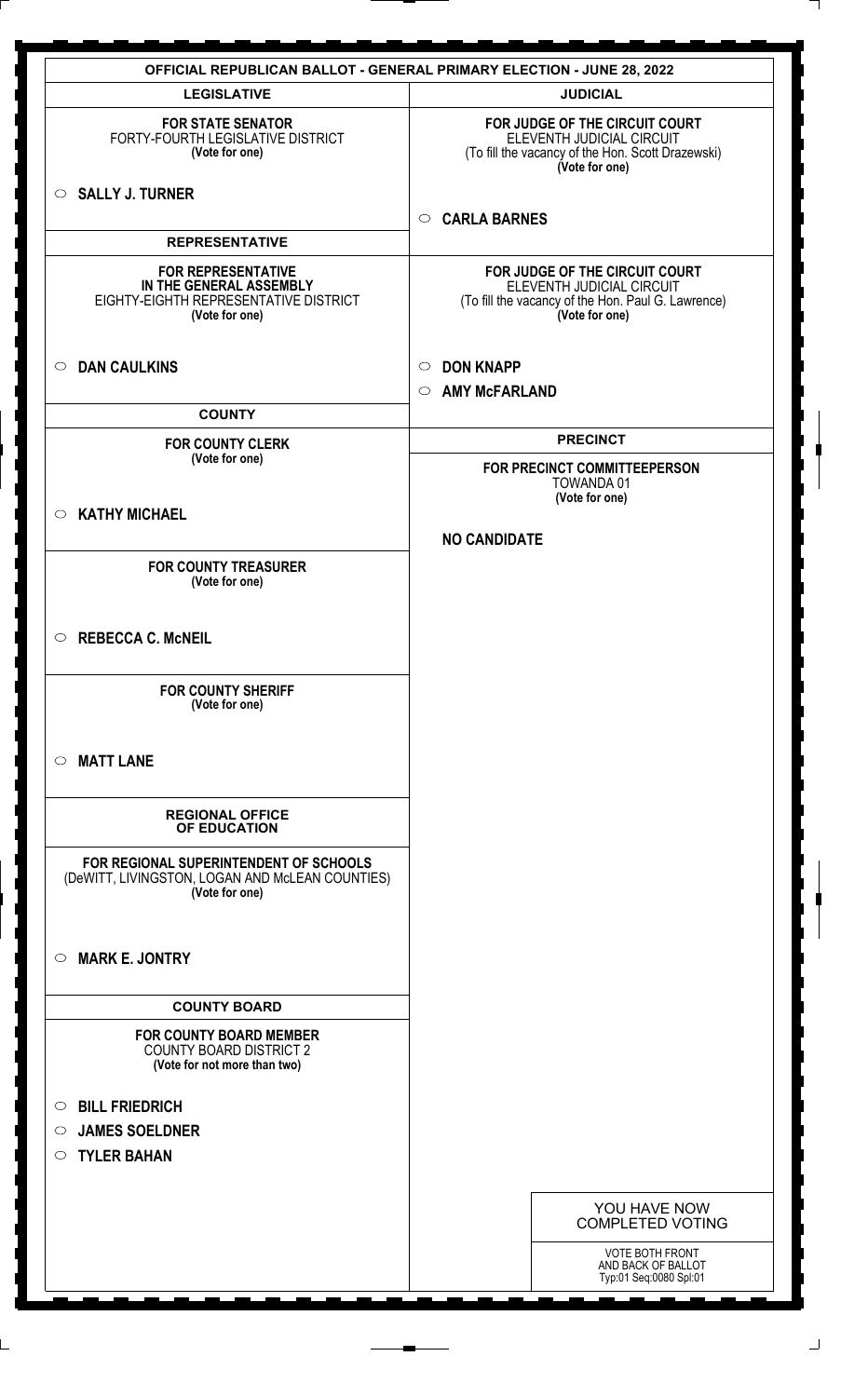| 11       | Kathy Michael<br>Kathy Michael, McLean County Clerk                                                                                                                                                                                                                                                                          | <b>OFFICIAL REPUBLICAN BALLOT</b><br><b>GENERAL PRIMARY ELECTION</b><br><b>Initials</b><br><b>JUNE 28, 2022</b><br><b>MCLEAN COUNTY, ILLINOIS</b><br><b>Sample</b><br><b>TOWANDA 01 - BALLOT STYLE 81</b> |
|----------|------------------------------------------------------------------------------------------------------------------------------------------------------------------------------------------------------------------------------------------------------------------------------------------------------------------------------|-----------------------------------------------------------------------------------------------------------------------------------------------------------------------------------------------------------|
| 21       | To vote, darken the oval to the LEFT of your choice, like this $\bullet$ . To cast a write-in vote, darken the oval to the<br>LEFT of the blank space provided and write the candidate's name in that space. If you tear, spoil, deface or<br>erroneously mark this ballot, return to the election judge and obtain another. |                                                                                                                                                                                                           |
|          | <b>FEDERAL</b>                                                                                                                                                                                                                                                                                                               | <b>STATE</b>                                                                                                                                                                                              |
|          | <b>FOR UNITED STATES SENATOR</b><br>(Vote for one)                                                                                                                                                                                                                                                                           | <b>FOR ATTORNEY GENERAL</b><br>(Vote for one)                                                                                                                                                             |
| 40<br>41 | <b>CASEY CHLEBEK</b><br>O<br><b>PEGGY HUBBARD</b><br>O<br><b>ROBERT "BOBBY" PITON</b><br>$\circ$<br><b>JIMMY LEE TILLMAN II</b><br>O                                                                                                                                                                                         | <b>STEVE KIM</b><br>O<br><b>DAVID SHESTOKAS</b><br>O<br><b>THOMAS G. DeVORE</b><br>O                                                                                                                      |
|          | <b>ANTHONY W. WILLIAMS</b><br>$\circ$<br><b>KATHY SALVI</b><br>$\circ$<br><b>MATTHEW "MATT" DUBIEL</b><br>$\circlearrowright$                                                                                                                                                                                                | <b>FOR SECRETARY OF STATE</b><br>(Vote for one)                                                                                                                                                           |
| 45       |                                                                                                                                                                                                                                                                                                                              | <b>DAN BRADY</b><br>$\circ$                                                                                                                                                                               |
|          | <b>STATE</b>                                                                                                                                                                                                                                                                                                                 | <b>JOHN C. MILHISER</b><br>$\circ$                                                                                                                                                                        |
| 48       | <b>FOR GOVERNOR AND</b><br><b>LIEUTENANT GOVERNOR</b><br>(Vote for one)                                                                                                                                                                                                                                                      | <b>FOR COMPTROLLER</b><br>(Vote for one)                                                                                                                                                                  |
| 51       | (DARREN BAILEY<br>$\bigcirc$ .<br><b>(STEPHANIE TRUSSELL</b><br>$\circ$ (PAUL SCHIMPF                                                                                                                                                                                                                                        | <b>SHANNON L. TERESI</b><br>$\circ$                                                                                                                                                                       |
|          | <b>CAROLYN SCHOFIELD</b><br>$\circ$ (RICHARD C. IRVIN<br><b>(AVERY BOURNE</b>                                                                                                                                                                                                                                                | <b>FOR TREASURER</b><br>(Vote for one)                                                                                                                                                                    |
|          | <b>(GARY RABINE</b><br>$\circ$<br>(AARON DEL MAR                                                                                                                                                                                                                                                                             | <b>TOM DEMMER</b><br>◯                                                                                                                                                                                    |
|          | (MAX SOLOMON<br>$\bigcirc$ .                                                                                                                                                                                                                                                                                                 | <b>CONGRESSIONAL</b>                                                                                                                                                                                      |
|          | (LATASHA H. FIELDS<br>(JESSE SULLIVAN<br>$\circ$<br>(KATHLEEN MURPHY                                                                                                                                                                                                                                                         | FOR REPRESENTATIVE IN CONGRESS<br>SIXTEENTH CONGRESSIONAL DISTRICT<br>(Vote for one)                                                                                                                      |
|          | $\circ$<br>Write-in<br>Write-in                                                                                                                                                                                                                                                                                              | <b>DARIN LaHOOD</b><br>$\circ$<br><b>WALT PETERS</b><br>$\circ$<br><b>JOANNE GUILLEMETTE</b><br>O<br><b>MICHAEL REBRESH</b><br>$\circ$                                                                    |
|          |                                                                                                                                                                                                                                                                                                                              | <b>VOTE BOTH FRONT</b><br>AND BACK OF BALLOT<br>Typ:01 Seq:0081 Spl:01                                                                                                                                    |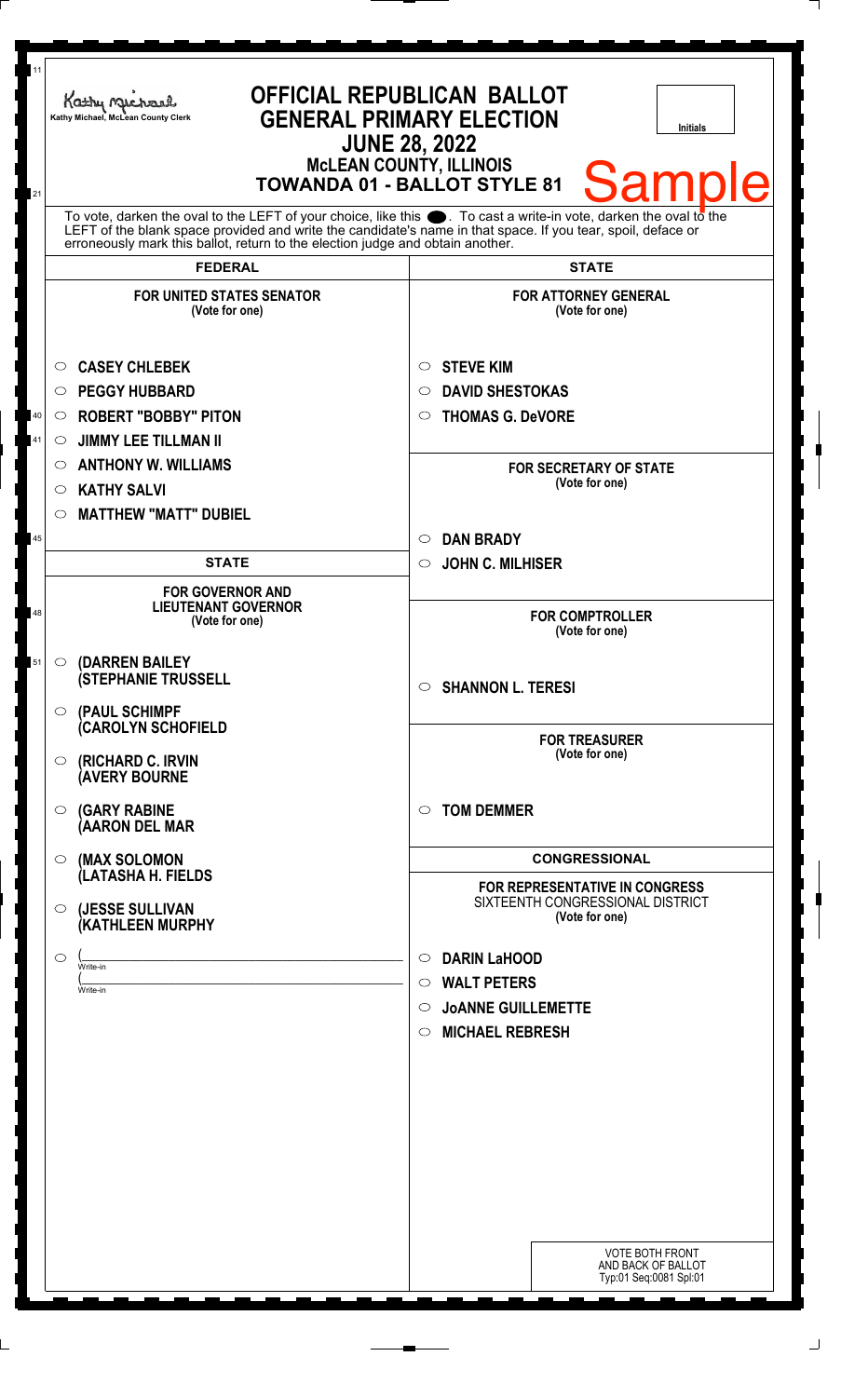|                                                                                                                            | <b>OFFICIAL REPUBLICAN BALLOT - GENERAL PRIMARY ELECTION - JUNE 28, 2022</b>                                                        |
|----------------------------------------------------------------------------------------------------------------------------|-------------------------------------------------------------------------------------------------------------------------------------|
| <b>LEGISLATIVE</b>                                                                                                         | <b>JUDICIAL</b>                                                                                                                     |
| <b>FOR STATE SENATOR</b><br>FIFTY-THIRD LEGISLATIVE DISTRICT<br>(Vote for one)                                             | FOR JUDGE OF THE CIRCUIT COURT<br>ELEVENTH JUDICIAL CIRCUIT<br>(To fill the vacancy of the Hon. Scott Drazewski)<br>(Vote for one)  |
| <b>JASON BARICKMAN</b><br>$\circ$                                                                                          | <b>CARLA BARNES</b><br>$\circ$                                                                                                      |
| <b>REPRESENTATIVE</b>                                                                                                      |                                                                                                                                     |
| <b>FOR REPRESENTATIVE</b><br>IN THE GENERAL ASSEMBLY<br>ONE HUNDRED AND FIFTH<br>REPRESENTATIVE DISTRICT<br>(Vote for one) | FOR JUDGE OF THE CIRCUIT COURT<br>ELEVENTH JUDICIAL CIRCUIT<br>(To fill the vacancy of the Hon. Paul G. Lawrence)<br>(Vote for one) |
| <b>DONALD RAY RIENTS</b><br>$\circ$                                                                                        | <b>DON KNAPP</b><br>$\circ$                                                                                                         |
| <b>DENNIS TIPSWORD, JR.</b><br>$\circ$                                                                                     | <b>AMY McFARLAND</b><br>$\circ$                                                                                                     |
| <b>MIKE KIRKTON</b><br>$\circ$                                                                                             |                                                                                                                                     |
| <b>KYLE HAM</b><br>$\circ$                                                                                                 | <b>PRECINCT</b>                                                                                                                     |
|                                                                                                                            | FOR PRECINCT COMMITTEEPERSON                                                                                                        |
| <b>COUNTY</b>                                                                                                              | <b>TOWANDA01</b><br>(Vote for one)                                                                                                  |
| <b>FOR COUNTY CLERK</b><br>(Vote for one)                                                                                  | <b>NO CANDIDATE</b>                                                                                                                 |
| <b>KATHY MICHAEL</b><br>$\circ$                                                                                            |                                                                                                                                     |
| <b>FOR COUNTY TREASURER</b><br>(Vote for one)                                                                              |                                                                                                                                     |
| <b>REBECCA C. McNEIL</b><br>$\circ$                                                                                        |                                                                                                                                     |
| <b>FOR COUNTY SHERIFF</b><br>(Vote for one)                                                                                |                                                                                                                                     |
| <b>MATT LANE</b><br>$\circ$                                                                                                |                                                                                                                                     |
| <b>REGIONAL OFFICE</b><br>OF EDUCATION                                                                                     |                                                                                                                                     |
| FOR REGIONAL SUPERINTENDENT OF SCHOOLS<br>(DeWITT, LIVINGSTON, LOGAN AND McLEAN COUNTIES)<br>(Vote for one)                |                                                                                                                                     |
| <b>MARK E. JONTRY</b><br>$\circ$                                                                                           |                                                                                                                                     |
| <b>COUNTY BOARD</b>                                                                                                        |                                                                                                                                     |
| <b>FOR COUNTY BOARD MEMBER</b><br><b>COUNTY BOARD DISTRICT 10</b><br>(Vote for not more than two)                          |                                                                                                                                     |
| <b>CHUCK ERICKSON</b><br>$\circ$                                                                                           |                                                                                                                                     |
| <b>WILLIAM C. HOLDITCH</b><br>$\circ$                                                                                      | YOU HAVE NOW                                                                                                                        |
|                                                                                                                            | <b>COMPLETED VOTING</b>                                                                                                             |
|                                                                                                                            | <b>VOTE BOTH FRONT</b>                                                                                                              |
|                                                                                                                            | AND BACK OF BALLOT<br>Typ:01 Seq:0081 Spl:01                                                                                        |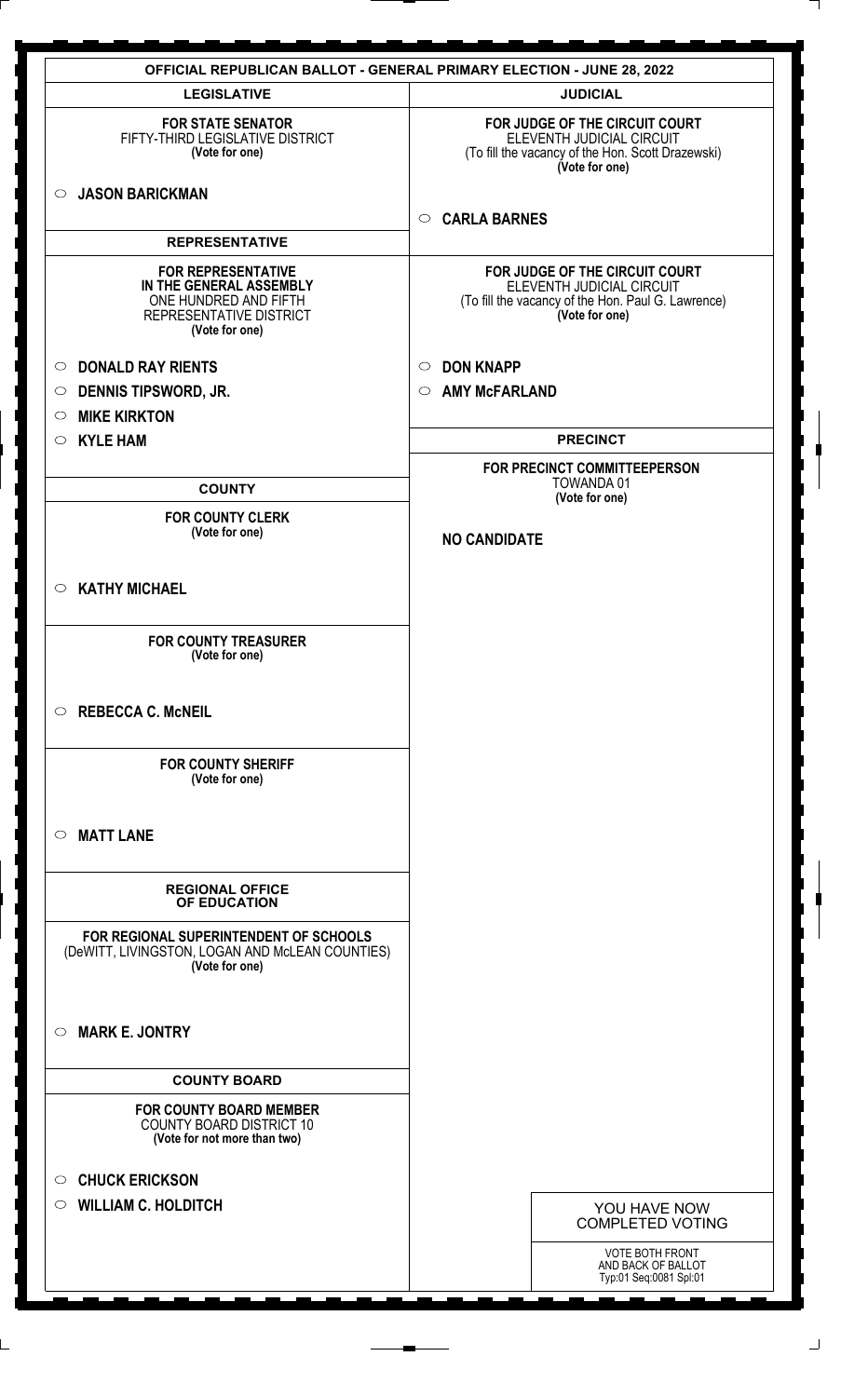| 11<br>21 | Kathy Michael<br>Kathy Michael, McLean County Clerk                                                                                                                                                                                                                                                                          | <b>OFFICIAL REPUBLICAN BALLOT</b><br><b>GENERAL PRIMARY ELECTION</b><br><b>Initials</b><br><b>JUNE 28, 2022</b><br><b>McLEAN COUNTY, ILLINOIS</b><br><b>Sample</b><br><b>TOWANDA 01 - BALLOT STYLE 82</b> |
|----------|------------------------------------------------------------------------------------------------------------------------------------------------------------------------------------------------------------------------------------------------------------------------------------------------------------------------------|-----------------------------------------------------------------------------------------------------------------------------------------------------------------------------------------------------------|
|          | To vote, darken the oval to the LEFT of your choice, like this $\bullet$ . To cast a write-in vote, darken the oval to the<br>LEFT of the blank space provided and write the candidate's name in that space. If you tear, spoil, deface or<br>erroneously mark this ballot, return to the election judge and obtain another. |                                                                                                                                                                                                           |
|          | <b>FEDERAL</b>                                                                                                                                                                                                                                                                                                               | <b>STATE</b>                                                                                                                                                                                              |
|          | <b>FOR UNITED STATES SENATOR</b><br>(Vote for one)                                                                                                                                                                                                                                                                           | <b>FOR ATTORNEY GENERAL</b><br>(Vote for one)                                                                                                                                                             |
|          | <b>CASEY CHLEBEK</b><br>O                                                                                                                                                                                                                                                                                                    | <b>STEVE KIM</b><br>$\circ$                                                                                                                                                                               |
|          | <b>PEGGY HUBBARD</b><br>◯                                                                                                                                                                                                                                                                                                    | <b>DAVID SHESTOKAS</b><br>○                                                                                                                                                                               |
| 40       | <b>ROBERT "BOBBY" PITON</b><br>$\circ$                                                                                                                                                                                                                                                                                       | <b>THOMAS G. DeVORE</b><br>O                                                                                                                                                                              |
| 41       | <b>JIMMY LEE TILLMAN II</b><br>$\circ$                                                                                                                                                                                                                                                                                       |                                                                                                                                                                                                           |
|          | <b>ANTHONY W. WILLIAMS</b><br>O                                                                                                                                                                                                                                                                                              | <b>FOR SECRETARY OF STATE</b>                                                                                                                                                                             |
|          | <b>KATHY SALVI</b><br>O                                                                                                                                                                                                                                                                                                      | (Vote for one)                                                                                                                                                                                            |
|          | <b>MATTHEW "MATT" DUBIEL</b><br>$\circ$                                                                                                                                                                                                                                                                                      |                                                                                                                                                                                                           |
| 45       |                                                                                                                                                                                                                                                                                                                              | <b>DAN BRADY</b><br>$\circ$                                                                                                                                                                               |
|          | <b>STATE</b>                                                                                                                                                                                                                                                                                                                 | <b>JOHN C. MILHISER</b><br>$\circ$                                                                                                                                                                        |
|          |                                                                                                                                                                                                                                                                                                                              |                                                                                                                                                                                                           |
| 48       | <b>FOR GOVERNOR AND</b><br><b>LIEUTENANT GOVERNOR</b><br>(Vote for one)                                                                                                                                                                                                                                                      | <b>FOR COMPTROLLER</b><br>(Vote for one)                                                                                                                                                                  |
| 52       | (DARREN BAILEY<br>$\circ$<br><b>(STEPHANIE TRUSSELL</b>                                                                                                                                                                                                                                                                      | <b>SHANNON L. TERESI</b><br>$\circ$                                                                                                                                                                       |
|          | $\circ$ (PAUL SCHIMPF<br><b>CAROLYN SCHOFIELD</b><br>(RICHARD C. IRVIN<br>$\circ$                                                                                                                                                                                                                                            | <b>FOR TREASURER</b><br>(Vote for one)                                                                                                                                                                    |
|          | <b>(AVERY BOURNE</b>                                                                                                                                                                                                                                                                                                         | $\bigcirc$                                                                                                                                                                                                |
|          | <b>(GARY RABINE</b><br>$\circ$<br>(AARON DEL MAR                                                                                                                                                                                                                                                                             | <b>TOM DEMMER</b>                                                                                                                                                                                         |
|          | (MAX SOLOMON<br>$\circ$<br>(LATASHA H. FIELDS                                                                                                                                                                                                                                                                                | <b>CONGRESSIONAL</b>                                                                                                                                                                                      |
|          | (JESSE SULLIVAN<br>$\circ$<br>(KATHLEEN MURPHY                                                                                                                                                                                                                                                                               | <b>FOR REPRESENTATIVE IN CONGRESS</b><br>SIXTEENTH CONGRESSIONAL DISTRICT<br>(Vote for one)                                                                                                               |
|          | $\circ$                                                                                                                                                                                                                                                                                                                      | <b>DARIN LaHOOD</b><br>$\circ$                                                                                                                                                                            |
|          | Write-in                                                                                                                                                                                                                                                                                                                     | <b>WALT PETERS</b><br>$\circ$                                                                                                                                                                             |
|          | Write-in                                                                                                                                                                                                                                                                                                                     | <b>JOANNE GUILLEMETTE</b><br>$\circ$                                                                                                                                                                      |
|          |                                                                                                                                                                                                                                                                                                                              | <b>MICHAEL REBRESH</b><br>$\circ$                                                                                                                                                                         |
|          |                                                                                                                                                                                                                                                                                                                              |                                                                                                                                                                                                           |
|          |                                                                                                                                                                                                                                                                                                                              |                                                                                                                                                                                                           |
|          |                                                                                                                                                                                                                                                                                                                              |                                                                                                                                                                                                           |
|          |                                                                                                                                                                                                                                                                                                                              |                                                                                                                                                                                                           |
|          |                                                                                                                                                                                                                                                                                                                              |                                                                                                                                                                                                           |
|          |                                                                                                                                                                                                                                                                                                                              |                                                                                                                                                                                                           |
|          |                                                                                                                                                                                                                                                                                                                              |                                                                                                                                                                                                           |
|          |                                                                                                                                                                                                                                                                                                                              |                                                                                                                                                                                                           |
|          |                                                                                                                                                                                                                                                                                                                              | <b>VOTE BOTH FRONT</b><br>AND BACK OF BALLOT<br>Typ:01 Seq:0082 Spl:01                                                                                                                                    |